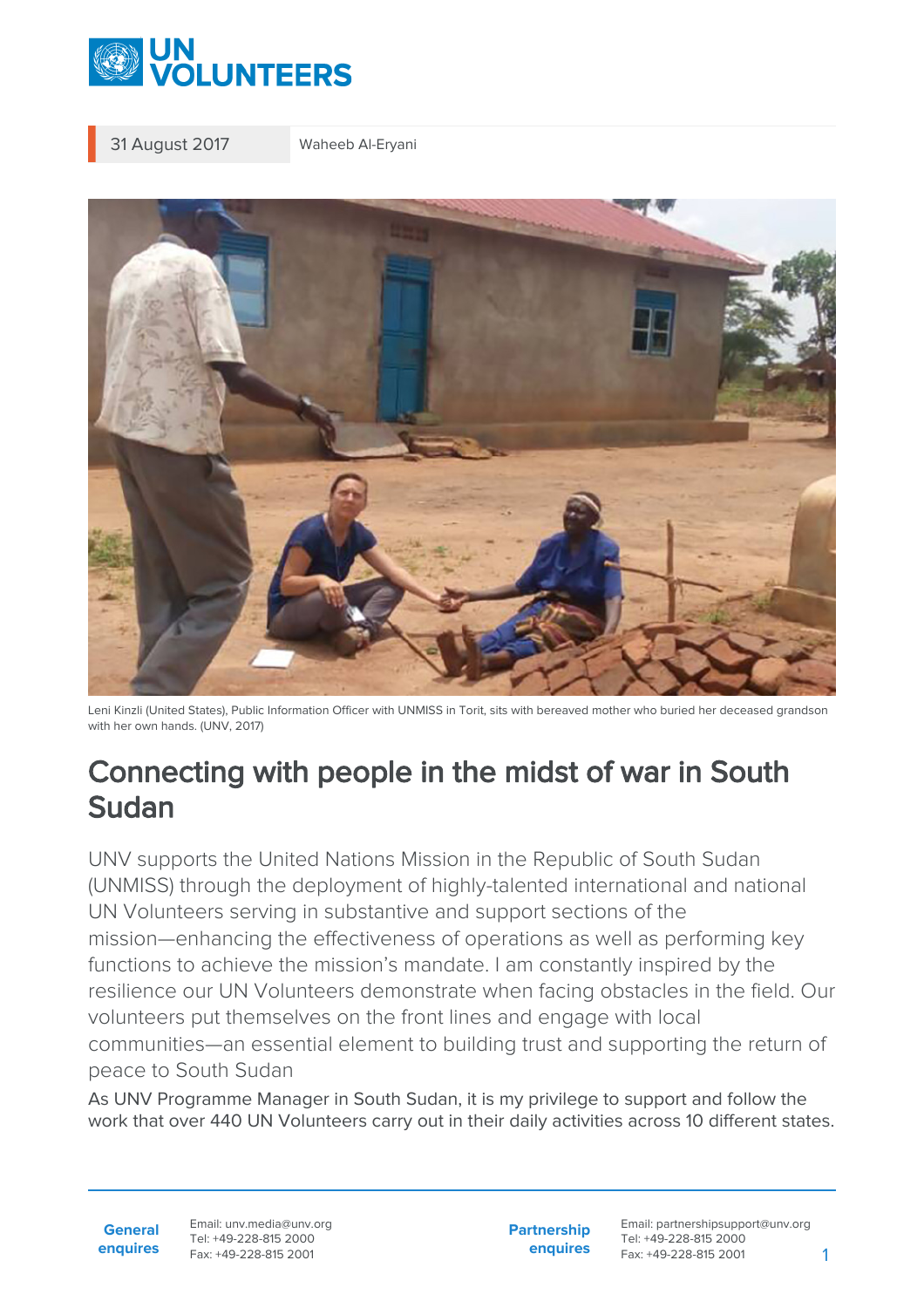

Their efforts and contributions play an integral role in carrying out the mandate of UNMISS, namely protecting civilians, facilitating the delivery of humanitarian assistance, reporting human rights abuses and supporting the implementation of the peace agreement.

One of the joys of my post is that I get to hear the stories of UN Volunteers on the ground. A particularly moving story I came across recently was shared by Leni Kinzli (United States), Public Information Officer with UNMISS in Torit. Through her UN Volunteer assignment, Leni contributes to the outreach and communications efforts of the UN Mission. Over the last year, the Field Office in Torit held dozens of presentations with local communities to inform them about the UN's mandate in South Sudan. These meetings allow communities to gain a better understanding of how the Mission can help them contribute to the peace process, and how they can get involved.

Earlier this year, Leni participated in an integrated mission patrol to Pajok in Eastern Equatoria State to assess the humanitarian and security situation following a clash between government and opposition forces. Thousands of civilians fled to Uganda following the incident. Few people remained in the town and the UN went house to house to find locals who would tell their stories. Leni encountered an elderly woman cowering on the steps of her ransacked house, clearly traumatized by what she had witnessed several weeks back.

Here is Leni's experience of that moment, in her own words:

"The elderly woman had lost everything in the attack and was trying to explain how her grandson's life had been taken. She was speaking in Acholi, a local language I could not speak or understand. She took my hand and led me to the grave she had built for him in her backyard, then started to chant and wail to release her trauma. I sat with her for what seemed like hours as she kept telling her story, intermittently bursting into chant while I was trying to understand her words. By sitting with her and showing her compassion, she was able to open up about her experience—her very personal suffering. I held her hand so she wouldn't feel alone."

**I** I think this is what volunteerism is about. Connecting with people and helping them, however difficult or challenging it may be. I will carry these experiences with me throughout my life in the hopes of learning and growing to make a greater contribution to the spirit of humanitarianism and peace.

By reporting such stories on [Radio Miraya](https://unmiss.unmissions.org/radio-miraya-news), the UN-run radio station in South Sudan, Leni and her team share with millions of listeners throughout the country the latest news coming from Eastern Equatoria. The Public Information Office also plays an integral role in sharing information with the outside world. Whether through capturing photographs, writing stories

**General enquires** Email: unv.media@unv.org Tel: +49-228-815 2000 Fax: +49-228-815 2001

**Partnership enquires**

Email: partnershipsupport@unv.org Tel: +49-228-815 2000 Fax: +49-228-815 2001 2